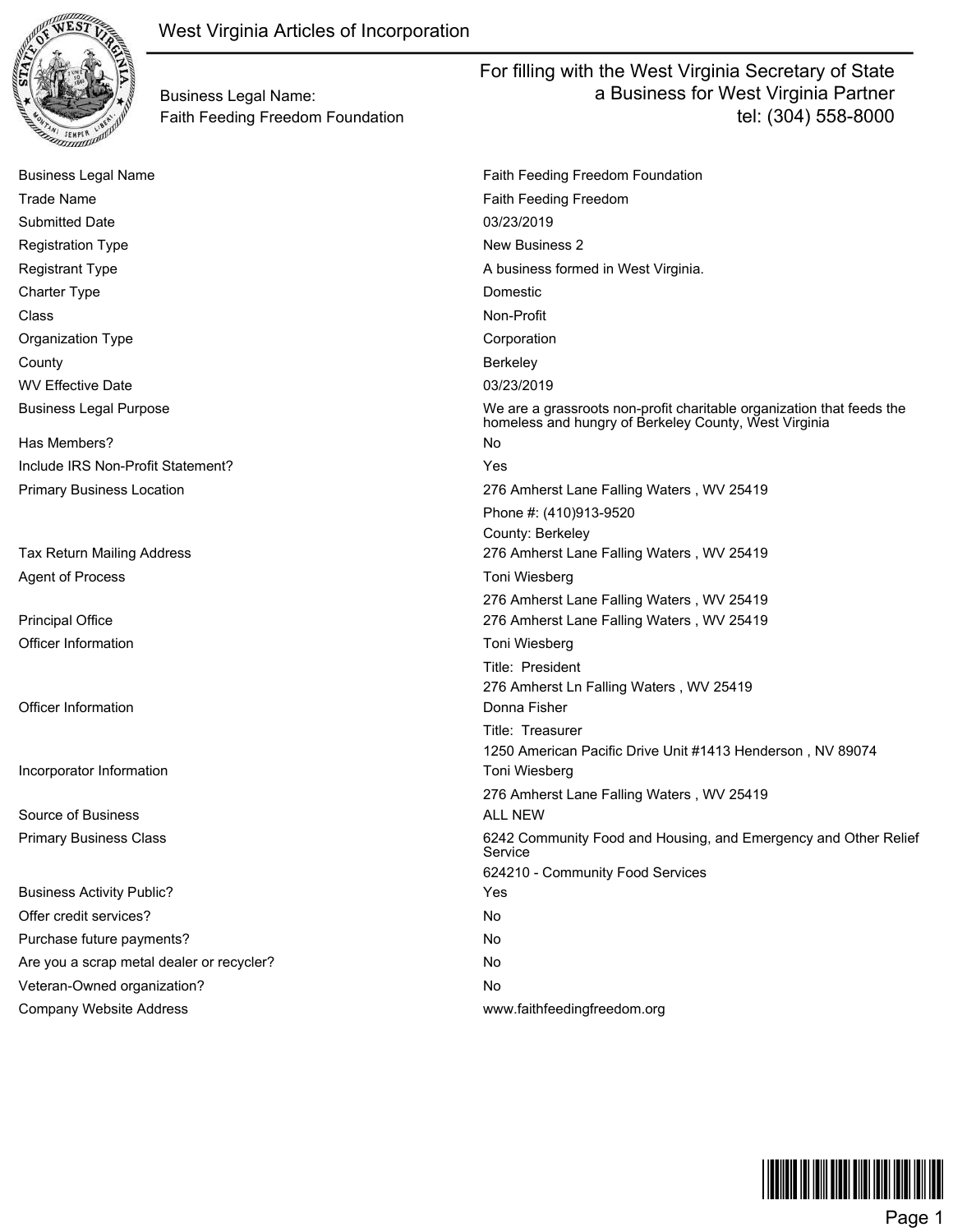

Business Legal Name: Faith Feeding Freedom Foundation For filling with the West Virginia Secretary of State a Business for West Virginia Partner tel: (304) 558-8000

 I certify the information provided is true. I further certify that I am duly authorized to file this document on behalf of this organization as required by West Virginia Code. I agree that the electronic entry of my name below represents my signature and authorization for this filing.

Toni Wiesberg **INCORPORATOR** Authorized By Capacity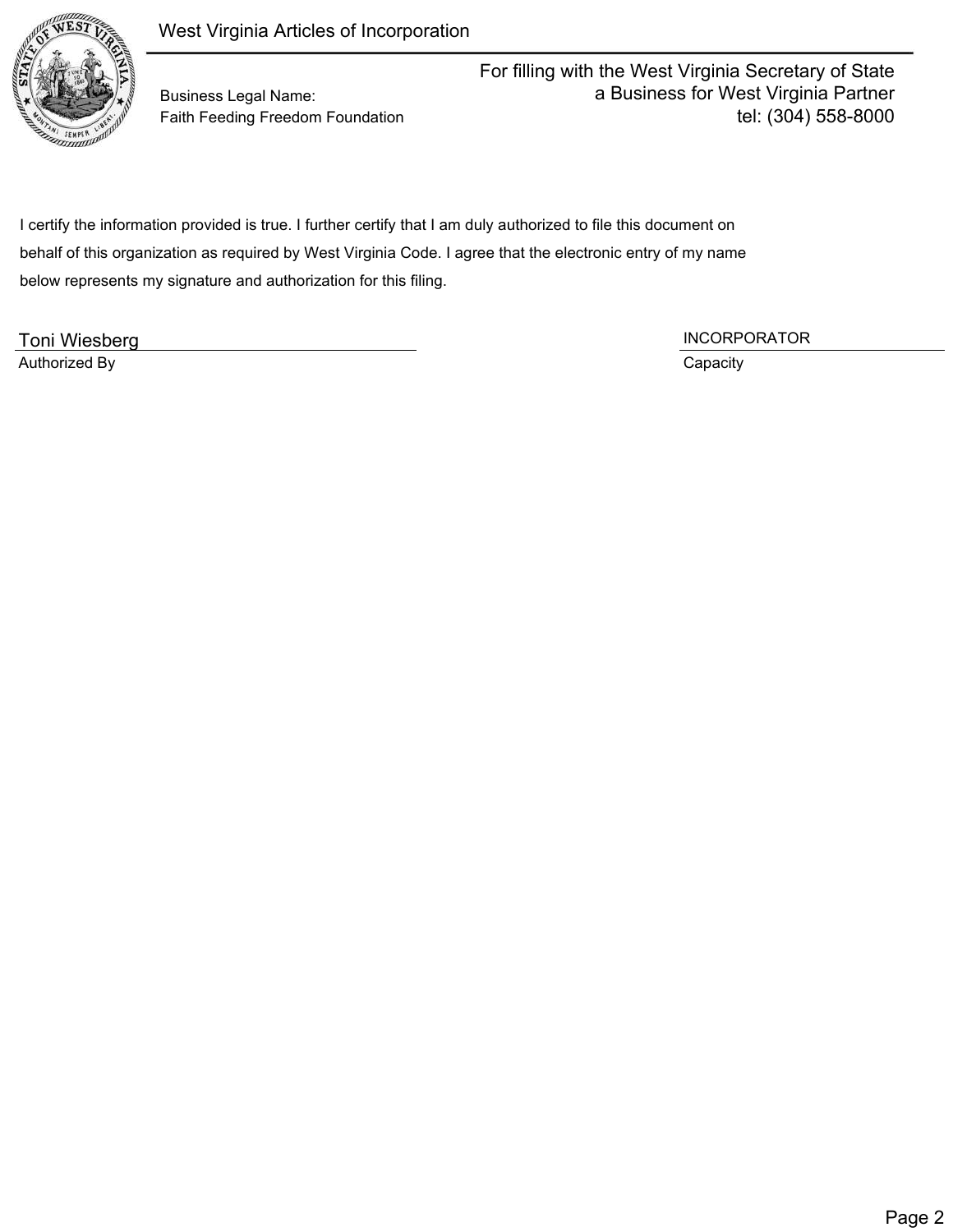

Partners in business for West Virginia www.business4wv.com

| <b>Business Legal Name</b>               | Faith Feeding Freedom Foundation                                                                                               |
|------------------------------------------|--------------------------------------------------------------------------------------------------------------------------------|
| <b>Trade Name</b>                        | Faith Feeding Freedom                                                                                                          |
| <b>Submitted Date</b>                    | 03/23/2019                                                                                                                     |
| <b>Registration Type</b>                 | New Business 2                                                                                                                 |
| <b>Registrant Type</b>                   | A business formed in West Virginia.                                                                                            |
| <b>Charter Type</b>                      | Domestic                                                                                                                       |
| Class                                    | Non-Profit                                                                                                                     |
| Organization Type                        | Corporation                                                                                                                    |
| County                                   | Berkeley                                                                                                                       |
| <b>WV Effective Date</b>                 | 03/23/2019                                                                                                                     |
| <b>Business Legal Purpose</b>            | We are a grassroots non-profit charitable organization that feeds the<br>homeless and hungry of Berkeley County, West Virginia |
| Has Members?                             | No                                                                                                                             |
| Include IRS Non-Profit Statement?        | Yes                                                                                                                            |
| <b>Primary Business Location</b>         | 276 Amherst Lane Falling Waters, WV 25419                                                                                      |
|                                          | Phone #: (410)913-9520                                                                                                         |
|                                          | County: Berkeley                                                                                                               |
| Tax Return Mailing Address               | 276 Amherst Lane Falling Waters, WV 25419                                                                                      |
| <b>Agent of Process</b>                  | Toni Wiesberg                                                                                                                  |
|                                          | 276 Amherst Lane Falling Waters, WV 25419                                                                                      |
| <b>Principal Office</b>                  | 276 Amherst Lane Falling Waters, WV 25419                                                                                      |
| Officer Information                      | Toni Wiesberg                                                                                                                  |
|                                          | SSN#: 218568093                                                                                                                |
|                                          | Title: President                                                                                                               |
| <b>Officer Information</b>               | 276 Amherst Ln Falling Waters, WV 25419<br>Donna Fisher                                                                        |
|                                          | SSN#: 220840218                                                                                                                |
|                                          | Title: Treasurer                                                                                                               |
|                                          | 1250 American Pacific Drive Unit #1413 Henderson, NV 89074                                                                     |
| Incorporator Information                 | Toni Wiesberg                                                                                                                  |
|                                          | 276 Amherst Lane Falling Waters, WV 25419                                                                                      |
| Source of Business                       | <b>ALL NEW</b>                                                                                                                 |
| Any of Owners in Business Before?        | No                                                                                                                             |
| <b>Business Activity Type</b>            | Other                                                                                                                          |
| <b>Primary Business Class</b>            | 6242 Community Food and Housing, and Emergency and Other Relief<br>Service                                                     |
|                                          | 624210 - Community Food Services                                                                                               |
| <b>Business Activity Public?</b>         | Yes                                                                                                                            |
| <b>Secondary Business Class</b>          | None                                                                                                                           |
| <b>Business Activity Description</b>     | Weekly food and/or meal distribution to individuals in Berkeley County,<br>West Virginia.                                      |
| <b>WV/Location Operation Start Date</b>  | 01/01/2019                                                                                                                     |
| <b>WV/Location Annual Gross Income</b>   | \$20,000 or Less                                                                                                               |
| Previous Year Gross Income Over \$4,000? | No.                                                                                                                            |

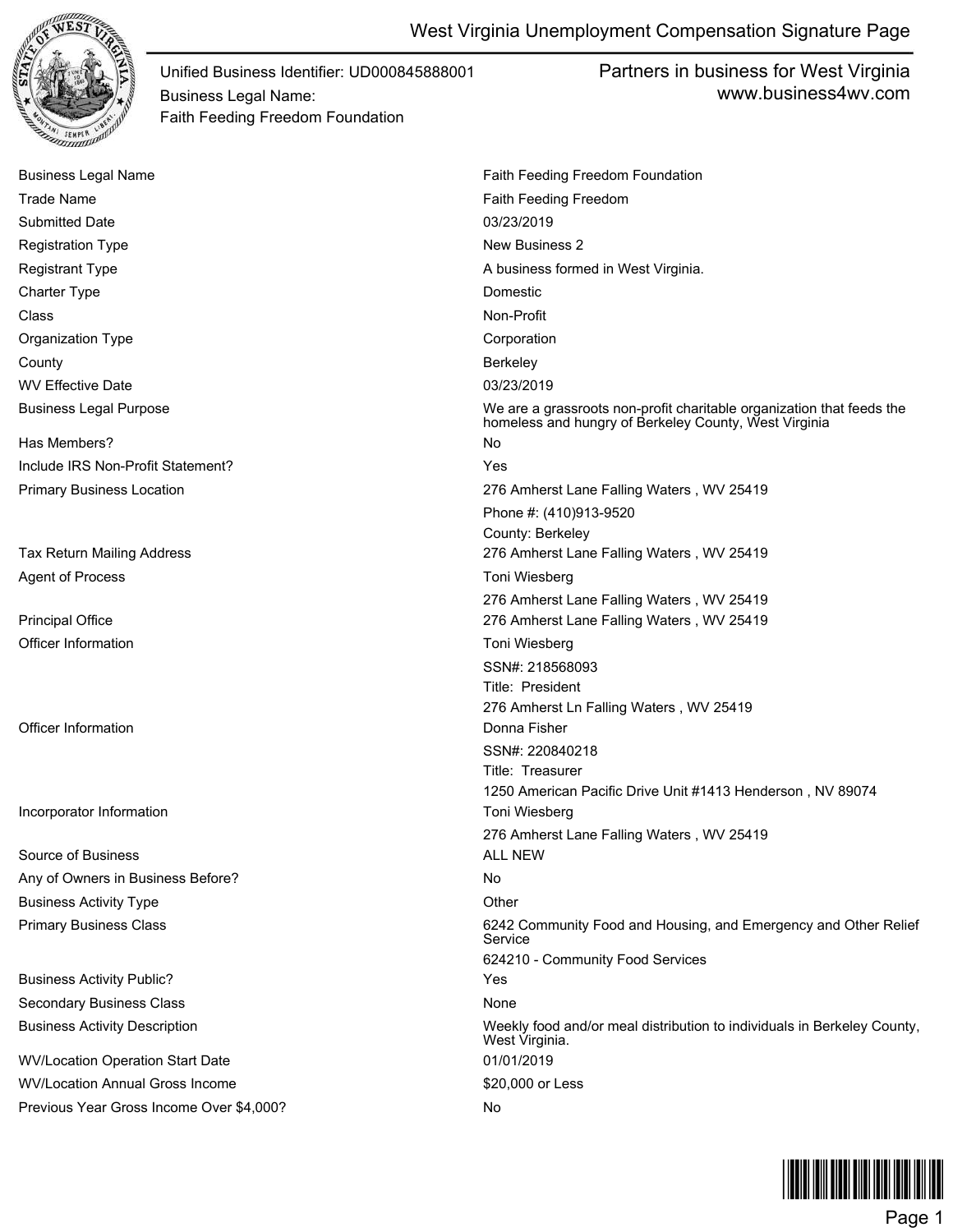

Partners in business for West Virginia www.business4wv.com

| Federal Taxable Year End                                                                                  | December  |
|-----------------------------------------------------------------------------------------------------------|-----------|
| Corporation a Subsidiary?                                                                                 | <b>No</b> |
| Sales/Service Location in WV?                                                                             | <b>No</b> |
| <b>Special Products</b>                                                                                   | None      |
| Sell beer to licensed distributors?                                                                       | <b>No</b> |
| Sell beer to licensed retailers?                                                                          | <b>No</b> |
| Sell liquor/wine/beer by the bottle?                                                                      | No        |
| Sell wine to licensed distributors?                                                                       | <b>No</b> |
| Sell wine to licensed retailers?                                                                          | <b>No</b> |
| Sell wine products to suppliers?                                                                          | <b>No</b> |
| Stamp and sell cigarettes wholesale?                                                                      | No        |
| Sell other tobacco products wholesale?                                                                    | <b>No</b> |
| Sell cigarettes retail?                                                                                   | No        |
| Sell other tobacco products at retail?                                                                    | <b>No</b> |
| Sell tax paid motor fuel at retail?                                                                       | No        |
| Operate as a(n) Refiner                                                                                   | <b>No</b> |
| Operate as a(n) Supplier                                                                                  | No        |
| Operate as a(n) Permissive Supplier?                                                                      | <b>No</b> |
| Operate as a(n) Importer                                                                                  | No        |
| Operate as a(n) Blender                                                                                   | <b>No</b> |
| Operate as a(n) Exporter                                                                                  | No        |
| Operate as a(n) Terminal Operator                                                                         | <b>No</b> |
| Operate as a(n) Transporter                                                                               | No        |
| Operate as a(n) Distributor                                                                               | <b>No</b> |
| Operate as a(n) Producer                                                                                  | No        |
| Operate air/rail/watercraft for freight or passengers?                                                    | <b>No</b> |
| Manufacturer of soft drinks, syrups and/or powders                                                        | No        |
| Bottler of soft drinks, syrups and/or powders                                                             | <b>No</b> |
| Wholesaler of soft drinks, syrups and/or powders                                                          | No        |
| Purchase soft drinks, syrups and/or powders for resale with the excise tax No<br>paid from a manufacturer |           |
| Purchase soft drinks, syrups and/or powders for resale with the excise tax No<br>paid from a wholesaler   |           |
| Purchase soft drinks for resale without the excise tax paid from a bottler<br>or manufacturer             | No        |
| Purchase soft drinks for resale without the excise tax paid from a<br>wholesaler                          | No        |
| <b>Special Activities</b>                                                                                 | None      |
| Behavioral health center or community care service?                                                       | No        |
| Provide health care service?                                                                              | No        |
| Economic interest in severing natural resources?                                                          |           |
| Produce or process coal only?                                                                             | No        |
| Produce or process coal and other natural resources?                                                      | No        |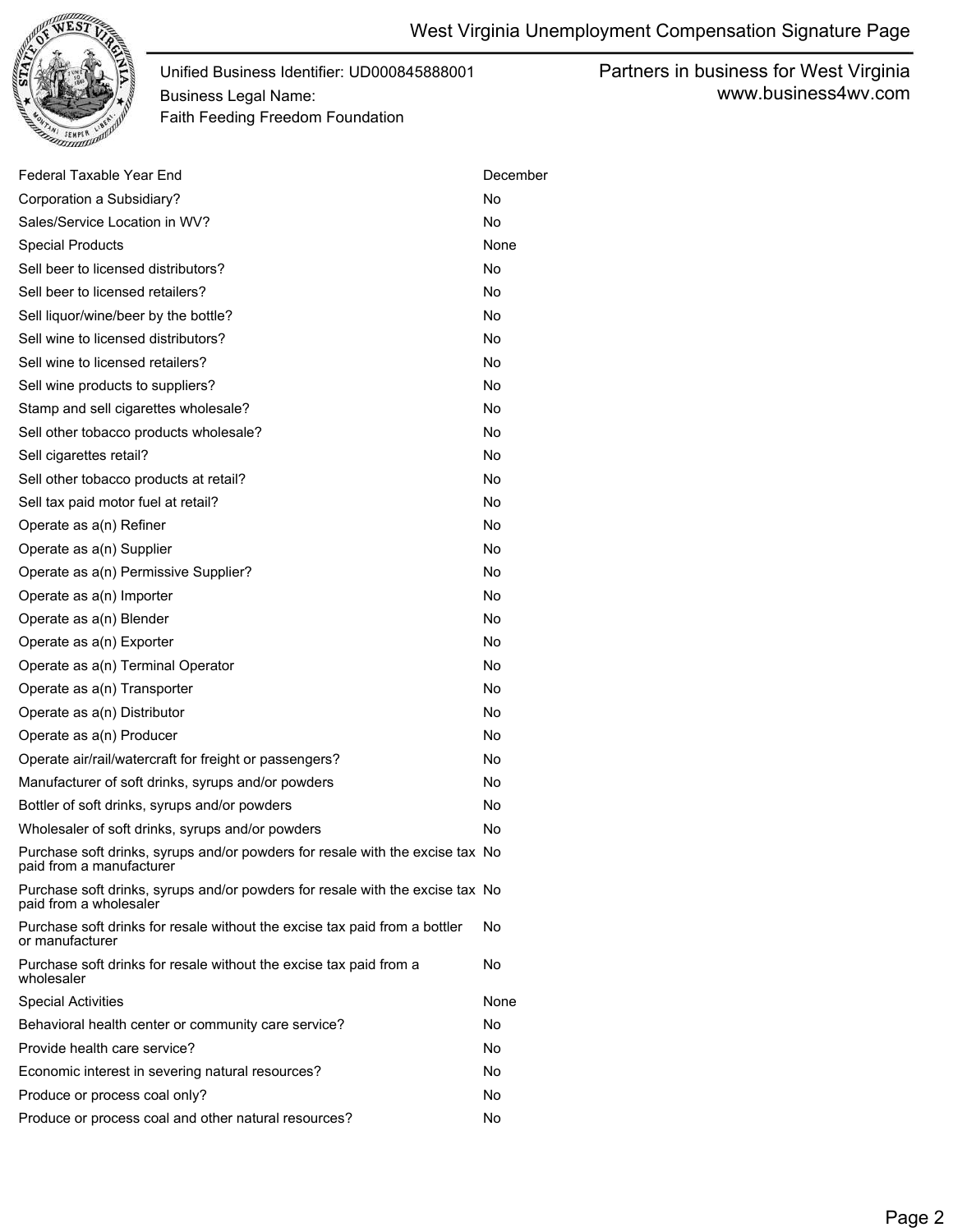

Partners in business for West Virginia www.business4wv.com

| Produce timber?                                   | <b>No</b>                                                    |
|---------------------------------------------------|--------------------------------------------------------------|
| Produce timber and other natural resources?       | <b>No</b>                                                    |
| Provide public utilities?                         | No                                                           |
| Generate electric power for resale?               | No                                                           |
| Operate natural gas storage reservoir?            | No                                                           |
| Sell or furnish PSC regulated telecommunications? | No                                                           |
| Operate a collection agency?                      | No                                                           |
| Make consumer loans?                              | No                                                           |
| Make supervised loans?                            | No                                                           |
| Offer credit services?                            | <b>No</b>                                                    |
| Provide mortgage broker services?                 | <b>No</b>                                                    |
| Purchase future payments?                         | No                                                           |
| Operate an employment agency?                     | No                                                           |
| Conduct telemarketing to WV consumers?            | No                                                           |
| Operate as a transient vendor?                    | No                                                           |
| Use commercial weighing or measuring devices?     | No                                                           |
| Make purchase outside WV other than for resale?   | No                                                           |
| Will business have employees?                     | <b>No</b>                                                    |
| Address of Payroll Location                       | Same as the Primary Business Location Address (listed above) |
| Payroll Mailing Address (UC)                      | Same as the Primary Business Location Address (listed above) |
| Are you a scrap metal dealer or recycler?         | No                                                           |
| Veteran-Owned organization?                       | No                                                           |
| <b>Company Website Address</b>                    | www.faithfeedingfreedom.org                                  |